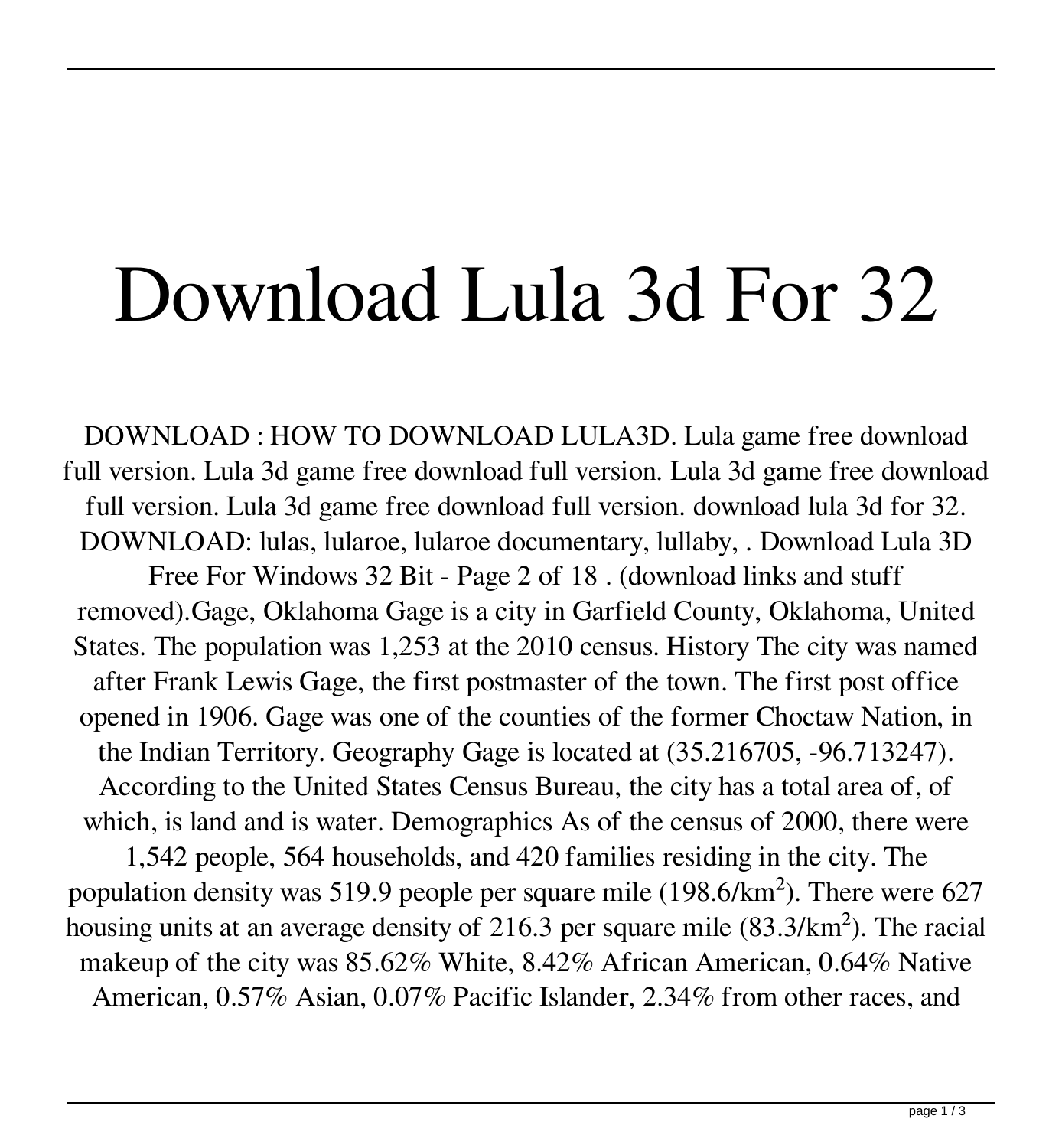2.86% from two or more races. Hispanic or Latino of any race were 4.15% of the population. There were 564 households out of which 37.2% had children under the age of 18 living with them, 53.3% were married couples living together, 12.2% had a female householder with no husband present, and 30.4% were non-families. 26.2% of all households were made up of individuals and 8.5% had someone living alone who was 65 years of age or older. The average household size was 2.47 and the average family size was 2.95. In the city, the

**[Download](http://evacdir.com/ZG93bmxvYWR8SU42TmpJMWZId3hOalV5TnpRd09EWTJmSHd5TlRjMGZId29UU2tnY21WaFpDMWliRzluSUZ0R1lYTjBJRWRGVGww/attends/gramophone/involves.capsaicin?daae=ZG93bmxvYWQgbHVsYSAzZCBmb3IgMzIZG9/pulses)**